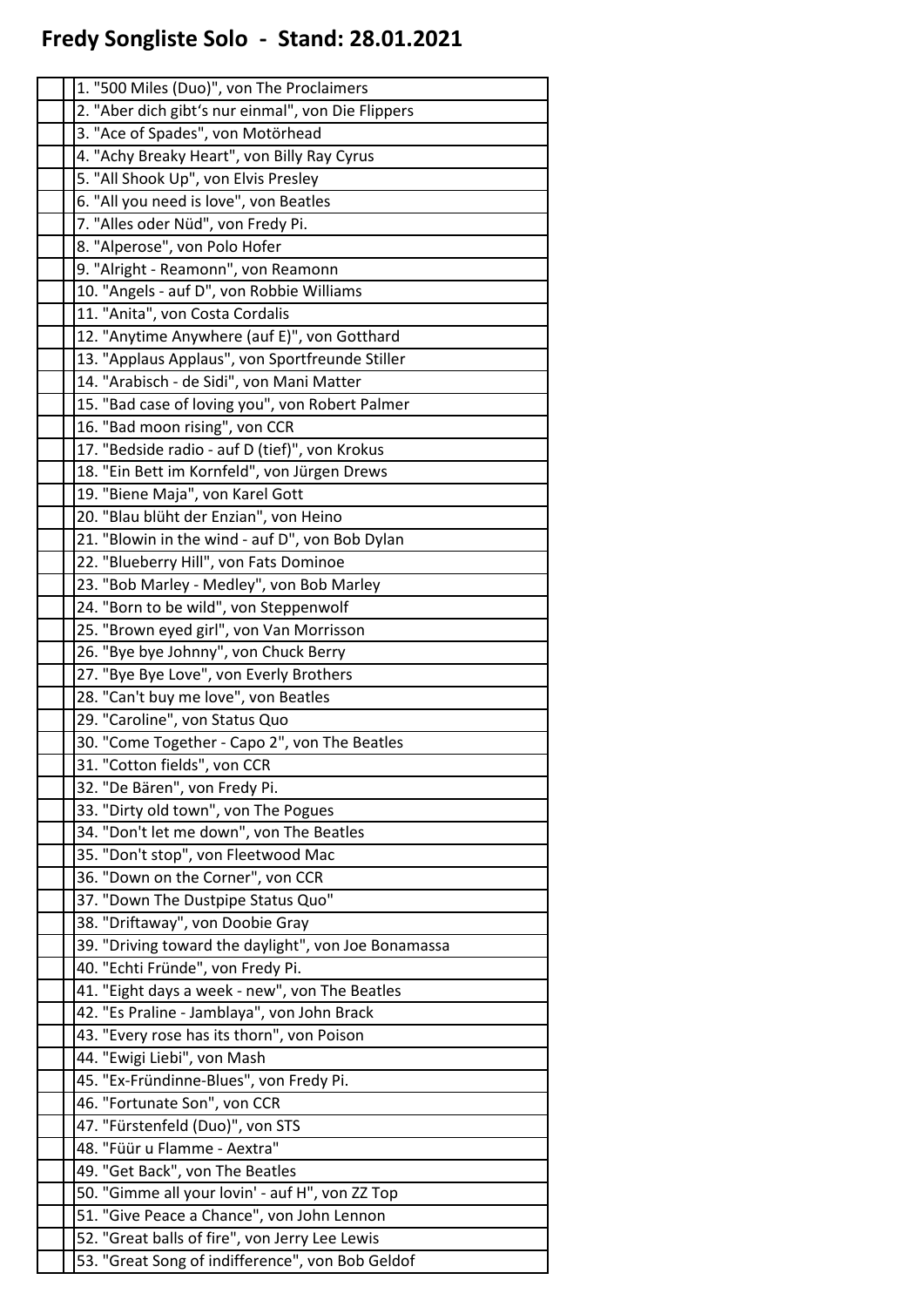|  | 54. "Griechischer Wein - KAPO 2", von Udo Jürgens          |
|--|------------------------------------------------------------|
|  | 55. "Gschtrandet", von Fredy Pi.                           |
|  | 56. "A Hard day's night", von The Beatles                  |
|  | 57. "Have you ever seen the rain - auf G", von CCR         |
|  | 58. "Heartbreak Hotel", von Elvis Presley                  |
|  | 59. "Heartbreak Station", von Cinderella                   |
|  | 60. "Heimweh", von Plüsch                                  |
|  | 61. "Hello again", von Howard Carpendale                   |
|  | 62. "Hello Mary Lou", von CCR                              |
|  | 63. "Hemmige", von Mani Matter                             |
|  | 64. "Here comes the sun", von The Beatles                  |
|  | 65. "Hey Jude - Capo 3", von The Beatles                   |
|  | 66. "Hippy Hippy Shake", von The swinging blue jeans       |
|  | 67. "Hockenalp", von Fredy Pi.                             |
|  | 68. "Hoochie-Coochie-Man"                                  |
|  | 69. "House of the rising sun", von The Animals             |
|  |                                                            |
|  | 70. "I fa vo vore a", von Fredy Pi.                        |
|  | 71. "I feel fine", von Beatles                             |
|  | 72. "I saw her standing there", von The Beatles            |
|  | 73. "I was made for loving you", von Kiss                  |
|  | 74. "Ice in the Sun", von Status Quo                       |
|  | 75. "I'd love you to want me", von Lobo                    |
|  | 76. "I'm a believer", von The Monkees                      |
|  | 77. "Imagine", von John Lennon                             |
|  | 78. "In my chair", von Status Quo                          |
|  | 79. "In the army now", von Status Quo                      |
|  | 80. "Jede brucht sy Insel - Kapo 2", von Peter Reber       |
|  | 81. "Johnny B", von Hooters                                |
|  | 82. "Johnny B. Good (Duo)", von Chuck Berry                |
|  | 83. "The Joker - AUF G - 83 bpm", von Steve Miller Band    |
|  | 84. "Keep smiling", von Fredy Pi.                          |
|  | 85. "Kiosk", von Polo Hofer / Rumpelstilz                  |
|  | 86. "Knocking on heavens door", von Guns'n'Roses           |
|  | 87. "Lady in Black", von Uriah Heep                        |
|  | 88. "Lady Madonna", von Beatles                            |
|  | 89. "Lakky Lady", von Status Quo                           |
|  | 90. "Learning to fly", von Tom Petty                       |
|  |                                                            |
|  | 91. "Lemon Tree", von Fools Garden                         |
|  | 92. "Let it be", von Beatles                               |
|  | 93. "Let your love flow", von Bellamy Brothers             |
|  | 94. "Let's twist again", von Chubby Checker                |
|  | 95. "Light my fire", von The Doors                         |
|  | 96. "Living On An Island", von Status Quo                  |
|  | 97. "Locomotive Breath", von Jethro Tull                   |
|  | 98. "Louenesee", von Span                                  |
|  | 99. "Love is all around me - Wet Wet Wet", von Wet Wet Wet |
|  | 100. "Love me do", von The Beatles                         |
|  | 101. "Marmor Stein und Eisen bricht", von Drafi Deutscher  |
|  | 102. "Mighty Quinn - auf G", von Bob Dylan / Gotthard      |
|  | 103. "Nanana", von Status Quo                              |
|  | 104. "Nothing lasts forever", von Fredy Pi.                |
|  | 105. "Obladi Oblada", von Beatles                          |
|  | 106. "Old time Rock and Roll (auf A)", von Bob Seger       |
|  | 107. "On the road again", von Willie Nelson                |
|  | 108. "One - U2", von U2                                    |
|  |                                                            |